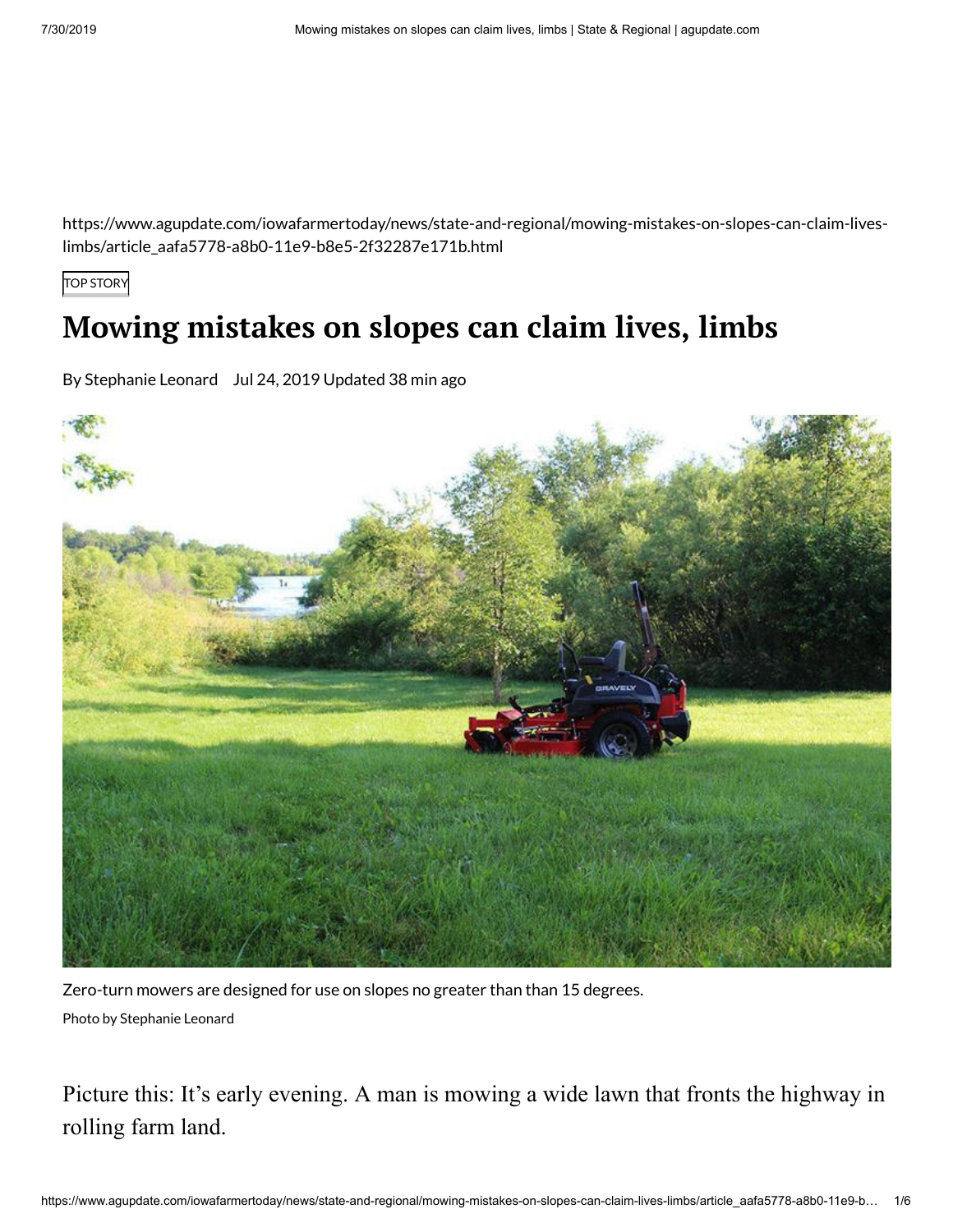He's perched on the left edge of the seat — the high side — mowing across the side hill where the ditch meets the shoulder, the right wheels of the mower are in the ditch. His hips are cocked to maintain some contact with the seat.



His back is to us, the rural traffic passing alongside him.

I came upon this scene a week ago, and it rattled me when I saw it ahead and slowed to pass alongside.

Was he trying to get the job done and over with, aware of the risk of a rollover on the sidehill? Of how precarious his position was on the edge off the seat? Or had he done this a hundred times and wasn't worried?

I debated going back to talk with him after I was down the road a ways. I could have said "I was worried about you …"

# **Overturns, runovers, projectiles**

Perhaps because mowing's so routine, it's easy to take the hazard for granted.

That is, until you count the recent accidents that have claimed lives in Iowa and neighboring states: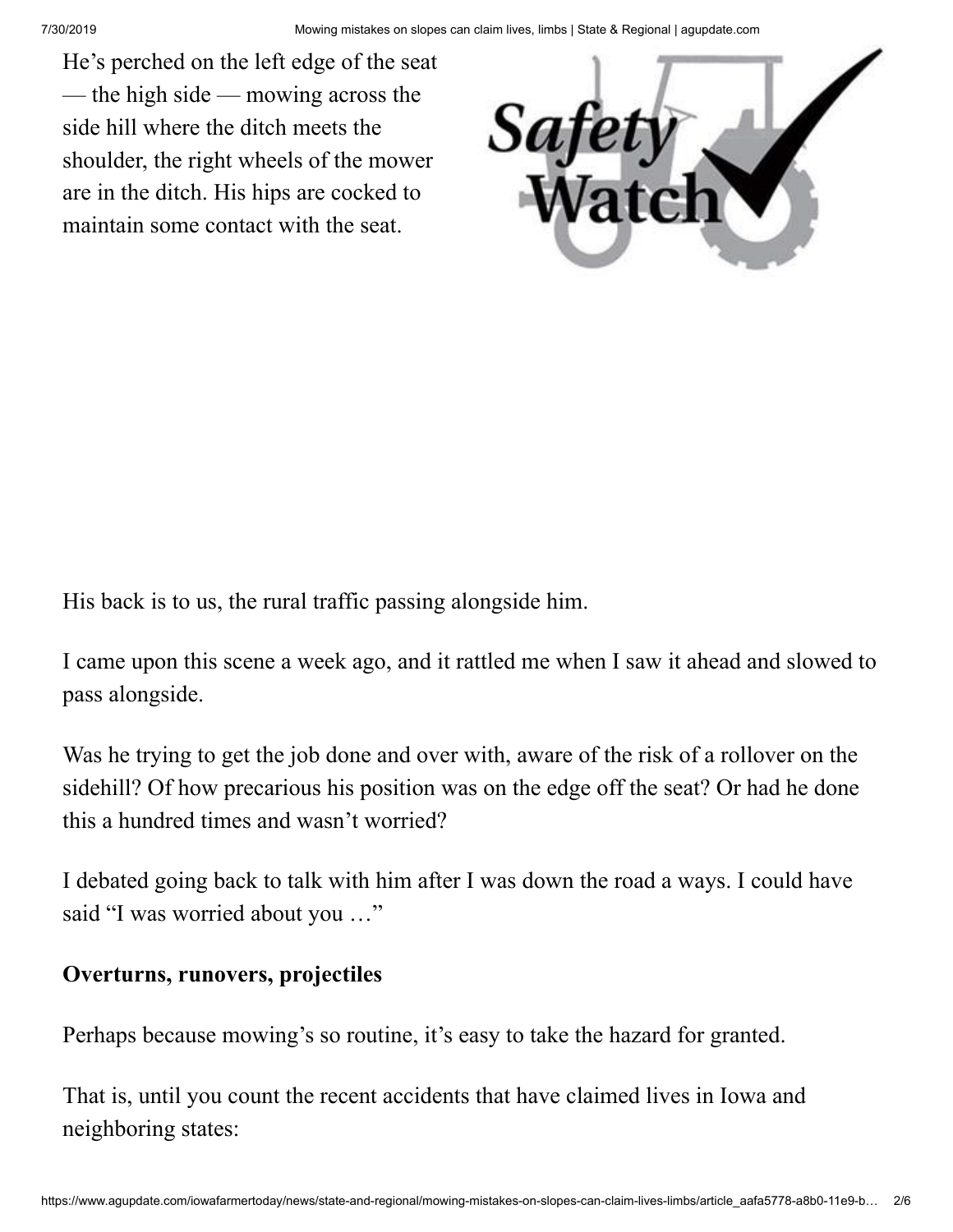- July 10: Gary Lee Jungjohan, 78, was mowing a road shoulder in Sutherland, Iowa, when the tractor he was operating rolled into the ditch on top of him.
- June 30: Loren Tungesvik, 64, was mowing a steep ditch in Hamilton County when the mower tipped over and pinned him.
- June 5: Larry Last, 78, was mowing in a field in Hardin County when the tractor's front tire struck a washout; the tractor overturned and pinned him.
- June 4: David Rausch, 72, was mowing near a retaining wall in Cold Spring, Minnesota, when the mower went over the wall, landing on him. He died June 7.

And there've been recent nonfatal injuries, some involving children:

- June 5: A 3-year-old girl in Hawkeye was seriously injured when she was backed over by a lawnmower.
- May 31: Bryan Brice was rescued after being pinned under his mower when it rolled over an embankment in Darlington, Wisconsin. He called for help with his phone before becoming unable to breathe.
- May 15: A 2-year-old boy was injured when he was backed over by a lawnmower in Rock Island County, Illinois.
- May 15: A 4-year-old boy in New Madrid County, Missouri, lost part of his foot, caught in the blades when he jumped from his mother's lap while she was mowing.

In 2018:

- William Fricke, 54, died when the lawnmower he was operating near a creek bed tipped over and pinned him in Lincoln, Nebraska.
- A 12-year-old Iowa boy died in Buchanan County when the mower he was operating rolled back down an incline and pinned him after he had shut off and dismounted the machine.
- A 10-year-old girl in Douglas County, Minnesota, survived injuries, including a cracked skull, after she was struck between the eyes by a section of lawnmower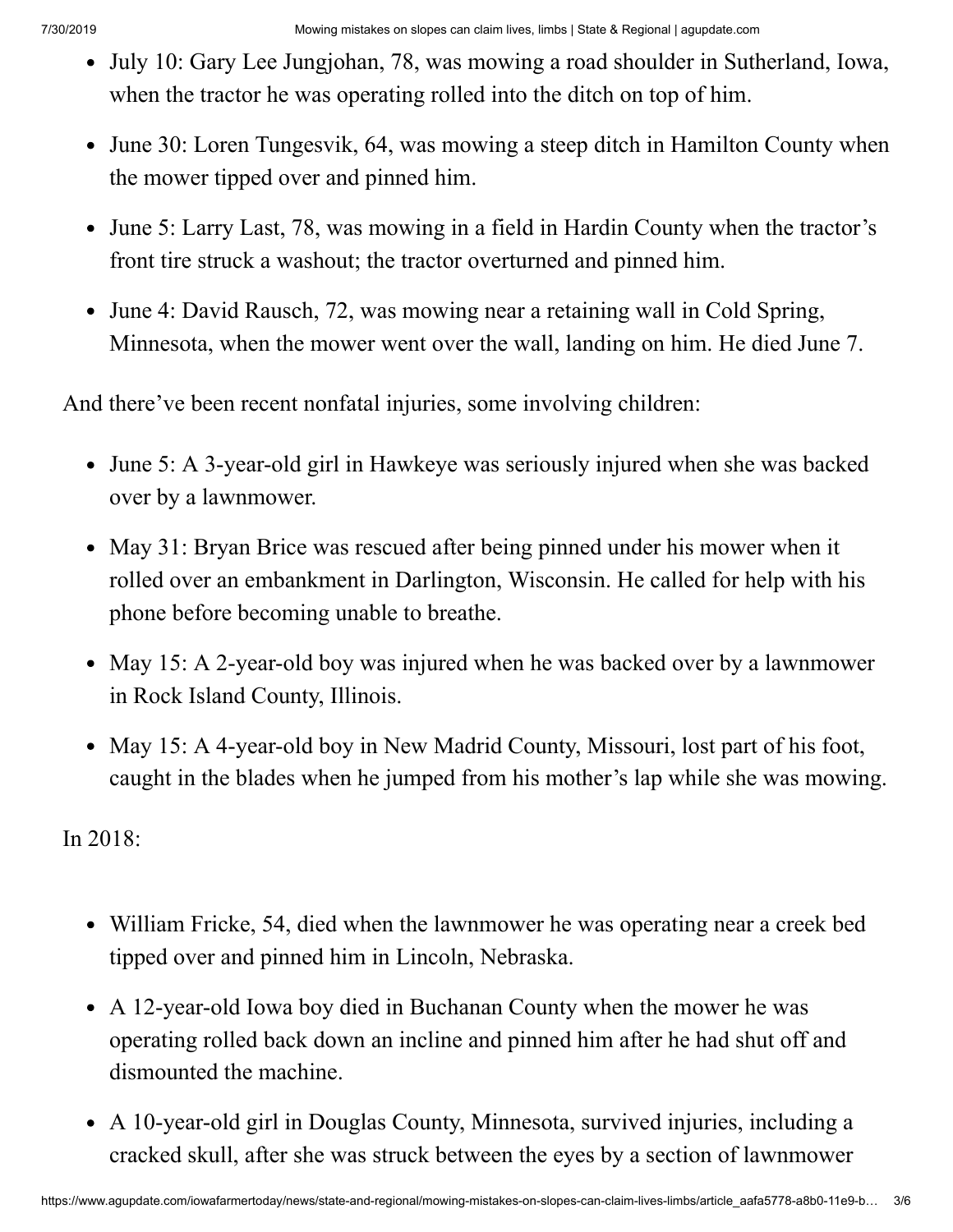blade that sheared off when the mower her father was operating ran over a tool in the yard.

• Deane Matchey, 63, died after the mower she was operating on a hill rolled over and pinned her in Trempealeau County, Wisconsin.

## **Dangerous scenarios**

Nearly all these preventable fatalities and injuries share themes of predictable risks that result in loss of stability or contact with blades. They include:

Mowing on sidehills or slopes steeper than what the mower or tractor is designed for. Most residential tractors and mowers are designed for slopes no more than 15 degrees (no steeper than 1-foot rise for 4-foot horizontal run).

Mowing along or near embankments or shoulders. One side of the tractor or mower is lower, decreasing stability and increasing risk of rolling over, or one wheel of the mower or tractor drops off, causing the rollover.

Mowing banks along ponds and creeks. The first 6 to 10 feet of turf near water is often waterlogged, increasing the risk of overturns when the mower sinks in or slides on the bank.

Operators unprotected by use of rollover protection (ROPS) and seatbelt, designed to provide a protective zone from being pinned or crushed if a rollover occurs.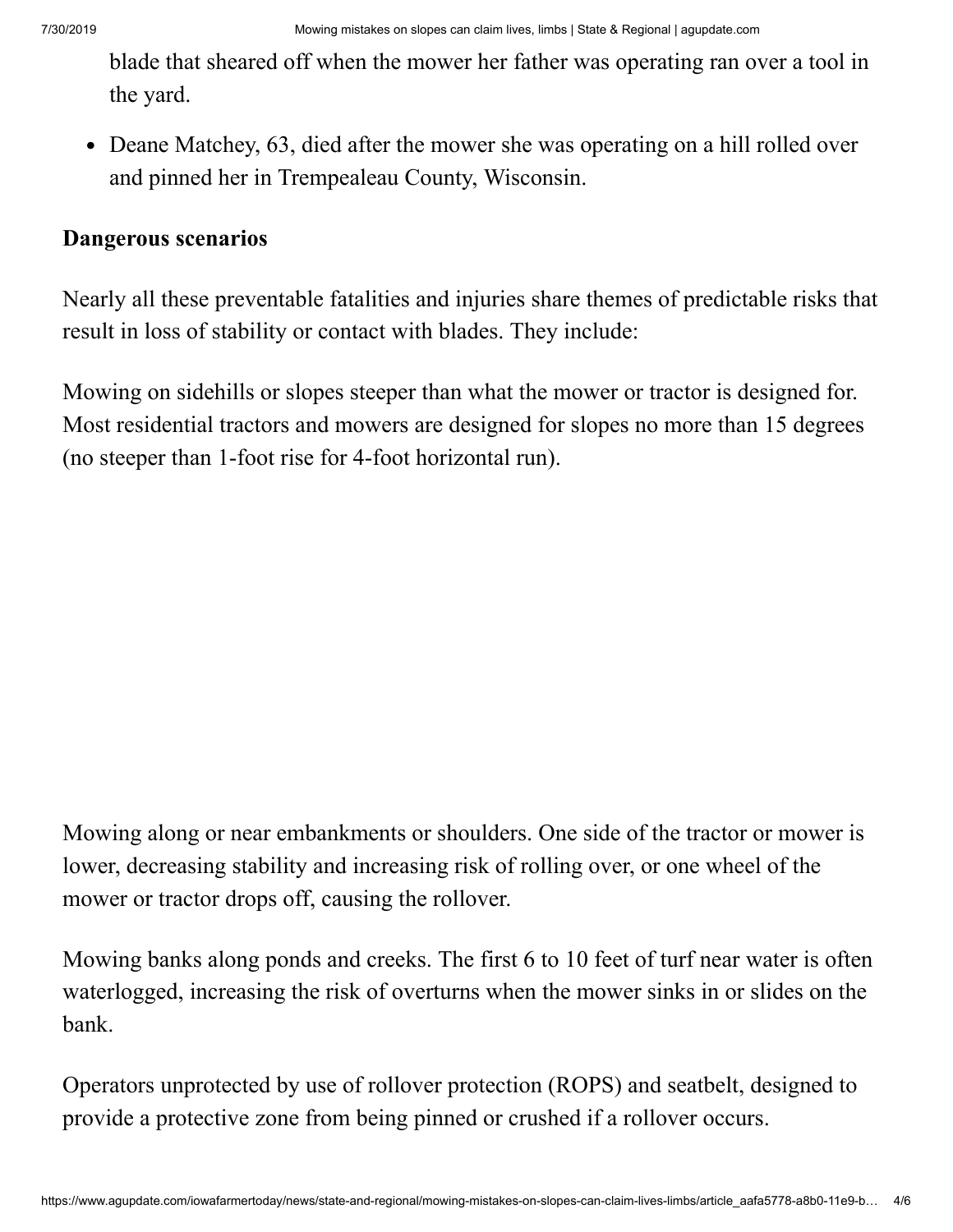Mowing when others are within range of run over objects that can be thrown by spinning blades.

Kids riding on mowers with family members. Kids can slip, fall or jump off and be run over.

Kids playing near or approaching mowers. They're not seen by parents or operators who can't hear them and don't look back before putting mowers in reverse.

Do you recognize yourself in these scenarios?

If the answer's yes, then I'm worried about you, too. Take into consideration the prevention tips to mow safely and protect yourself and others you care about.

*Stephanie Leonard is an occupational safety manager at the University of Iowa. Contact [stephanie-leonard@uiowa.edu.](mailto:stephanie-leonard@uiowa.edu)*

### MORE INFORMATION